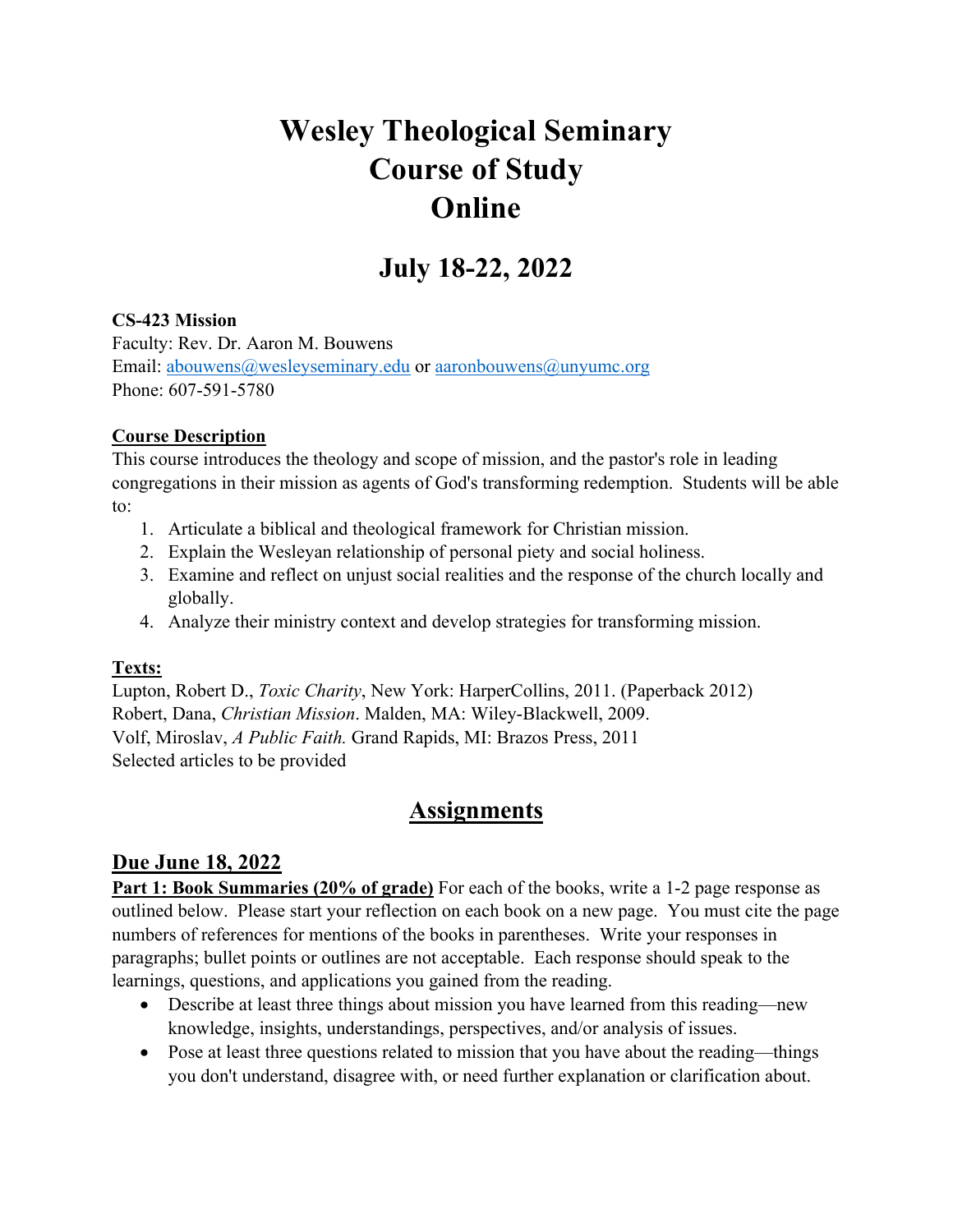• Identify at least three applications to the ministry and mission of your congregation. How can the concepts written in each book make an impact on your ministry?

**Part 2: Community Analysis (15% of grade)** Write a 3-5 page analysis of your church(es) and local community as context for mission. What does the demographic makeup of your church(es) and community, its history and culture mean for ministry in your context? In particular, what are the needs in your community for justice, reconciliation, healing, and hospitality? What attempts have been made to address those needs to date? What obstacles have prevented addressing them in the past?

#### **Due July 9, 2022**

#### **Feature Films (20% of grade)**

From the list of movies below, select two. After watching the movies write a 2-3 page reflection, one each movie, focused on how the movie speaks to Christian missions. Use the texts for the class guide your reflection, however, this is intended to be your thoughts not a series of quotes from the movies, or the authors. Be sure to highlight points of resonance and dissonance with your understanding of mission. Finally, include how you would apply your reflections of the movie to the ministry context you are serving.

Joffe, Roland dir. *The Mission.* 1986; Warner Brothers. Scorsese, Martin dir. *Silence.* 2017; SharpSword Films. Hanon, Jim dir. *End of the Spear*. 2006; Every Tribe Entertainment. Cameron, James dir. *Avatar*. 2009; Twentieth Century Fox. Apted, Michael dir. *Amazing Grace.* 2007; Bristol Bay Productions.

## **Due July 23, 2022**

**Personal statement of mission (30% of grade)** Drawing on the work and readings of the course and prior education in the COS program, write a 8-10 page personal statement of mission. This statement should be divided into four sections:

- 1. How do you define mission?
- 2. How do you understand God's mission in the world?
- 3. What is the church and how does it relate to God's mission?
- 4. What is your personal sense of mission?

For the first three sections, you must cite biblical, historical, and theological resources help inform your sense of mission. In other words, quote Bible passages and other things you have read in this course and in other courses in the Course of Study to support your argument. All sources must be cited.

Part of the purpose of this assignment is to encourage you to synthesize your learning from other courses and this one, but students found reproducing sections of papers produced for other courses will receive a failing grade on this assignment.